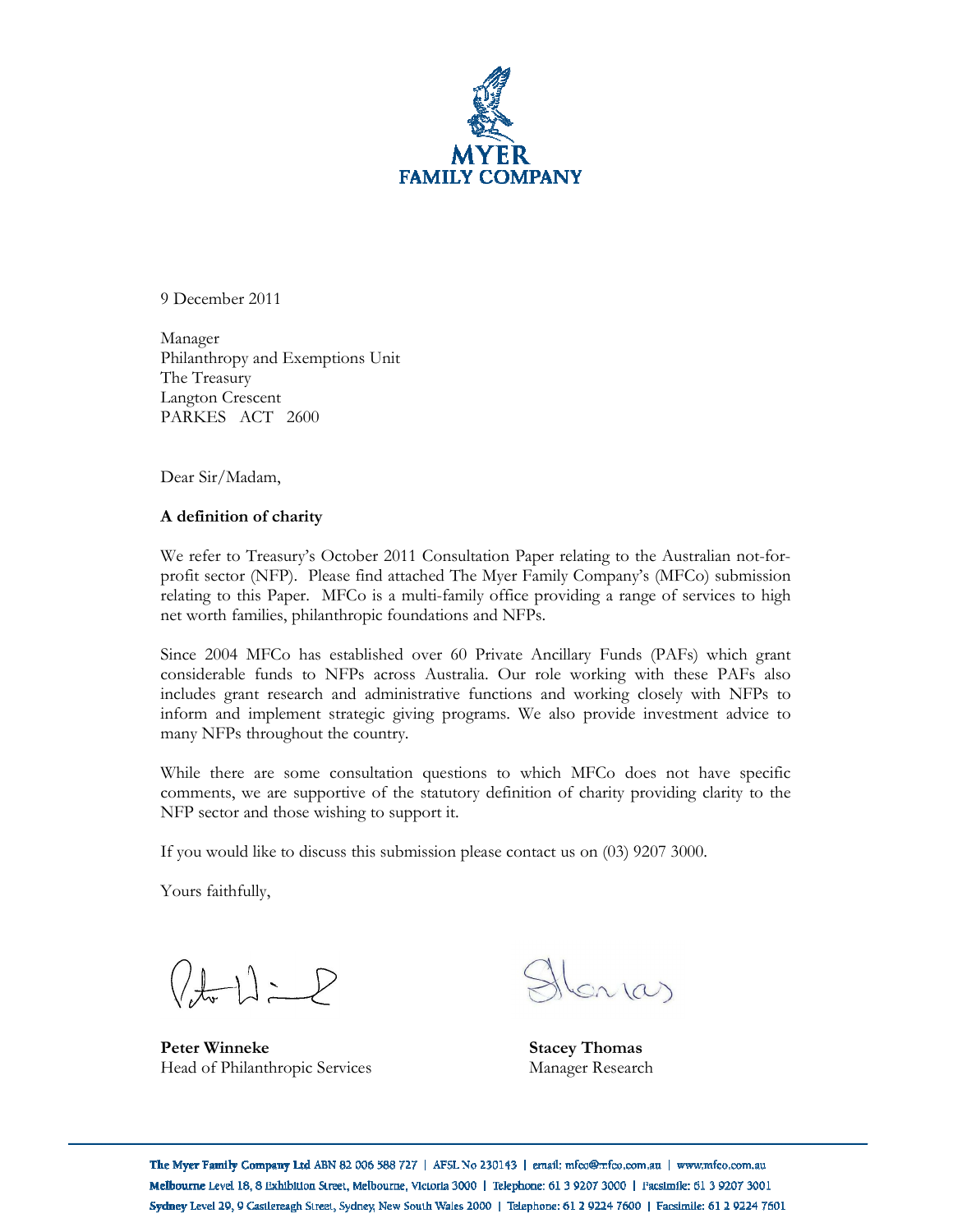### **A DEFINITION OF CHARITY PAPER, OCTOBER <sup>2011</sup> SUBMISSION**

### **BY THE MYER FAMILY COMPANY <sup>ñ</sup> December <sup>2011</sup> Issues**

### **in defining charity <sup>ñ</sup> dominant purpose and peak bodies Consultation**

#### **Consultation questions**

- **Consultation questions**<br>Are there any issues with amending the 2003 definition to replace the 'dominant<br>purpose' requirement with the requirement that a charity have an exclusively charitable purpose' requirement with the requirement that a charity have an exclusively charitable
- purpose requirement with the requirement that a enanty have an exertistivey enantiable<br>purpose?<br>clarification on the circumstances when a peak body can be a charity or is further Boes the decision by the ry<br>clarification on the circums<br>clarification required? clarification required?

### **40-57**  $\mathbf{u}$

Tanagraphs 40-57<br>We support the replacement of 'dominant purpose' with 'exclusively charitable purpose' to<br>compliment common law rule. There must be great clarity in the Bill and any explanatory we support the replacement of dominant purpose with exertsively enantiable purpose to<br>compliment common law rule. There must be great clarity in the Bill and any explanatory<br>material in the difference between a charity's p material in the difference between a charity's purpose and a charity's activities to reduce confusion and apprehension on the proposed replacement.

### **in defining charity <sup>ñ</sup> public and familial ties Consultation**

#### **Consultation questions**

- Consultation questions<br>
3. Are any changes required to the Charities Bill 2003 to clarify the meaning of 'public' or<br>
'sufficient section of the general community'?
- Are day changes to the Charities Bill 2003 necessary to ensure beneficiaries with family ties<br>
(such as native title holders) can receive benefits from charities? (such as native title holders) can receive benefits from charities?

### **58-70** r arag

There are a number of organisations established to service the needs of small or<br>geographically isolated communities, or sufferers of rare medical conditions. It is important there are a number of organisations established to service the needs of small of<br>geographically isolated communities, or sufferers of rare medical conditions. It is important<br>that such organisations are not disadvantaged b relating to 'sufficient section of the general community'.

relating to surficient section of the general community.<br>We agree with The Board of Taxation's recommendation that 'sufficient section' be defined<br>as one which is not 'numerically negligible' compared with the size of that as one which is not 'numerically negligible' compared<br>community to whom the purpose would be relevant.

commantly to whom the purpose would be relevant.<br>There must be provisions within the Charities Bill to ensure that organisations that are There must be provisions within the Charities Bill to ensure that organisations that are charitable, are not disadvantaged because they potentially provide benefits only to family members such as single language groups hol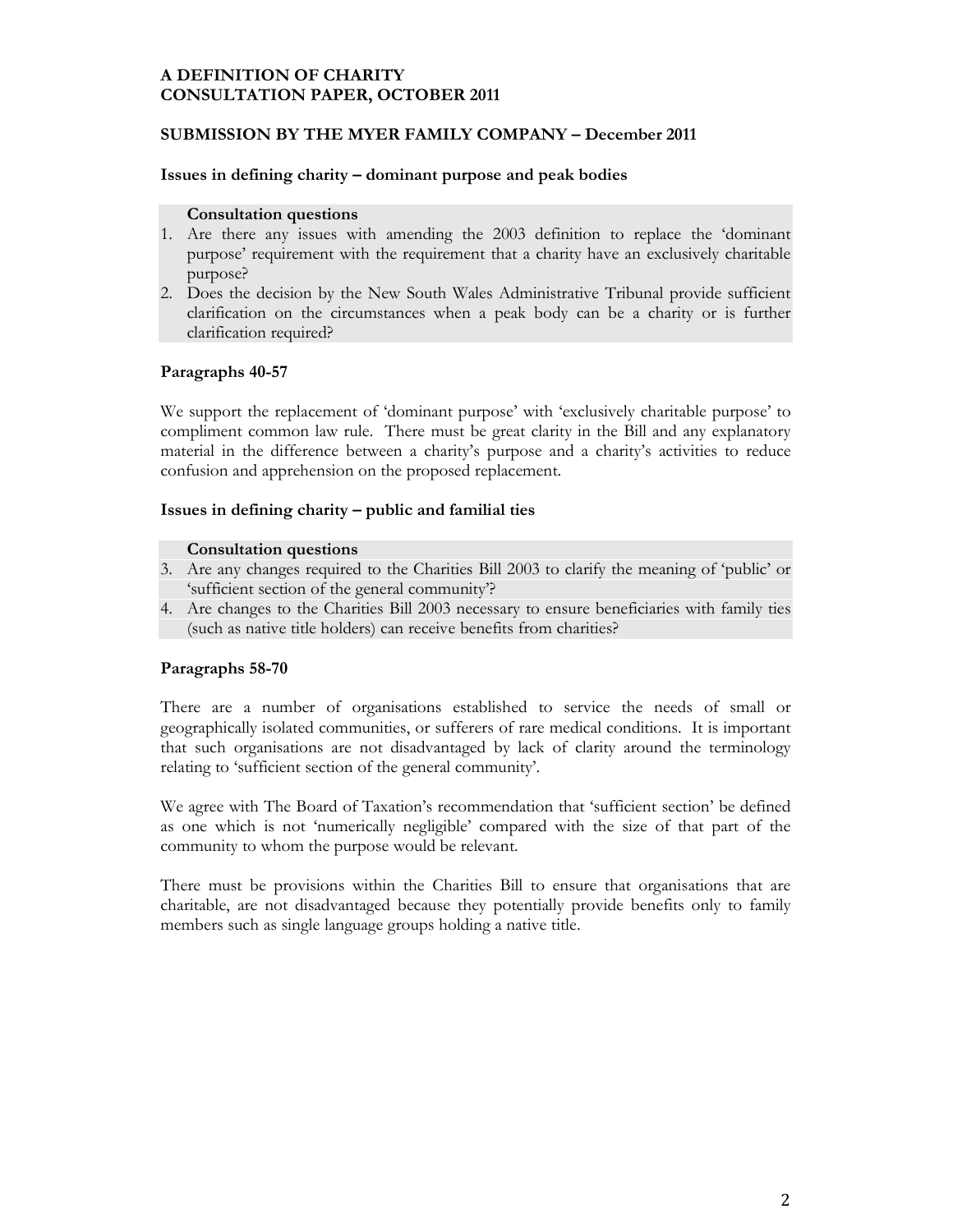### **in defining charity - benefit Consultation**

#### **Consultation questions**

- **Consultation questions**<br>Could the term 'for the public benefit' be further clarified, for example, by including principles outlined in ruling TR 2011/D2 or as contained in the Scottish, additional principles outlined in ruling TR 2011/D2 or as contained in the Scottish. al principles outlined in ruling TR 2011/D2 or as contained in the Scottish,<br>and Northern Island definitions or in the guidance material of the Charities Additional pinciples outlined in Talling 11<br>Ireland and Northern Island definitions of<br>Commission of England and Wales?
- Fremme and Torthern Tstand demindons of in the guidance material of the Guiances<br>Commission of England and Wales of relying on the common law and<br>providing guidance on the meaning of public benefit, be preferable on the gr would the approach taken by Eli<br>providing guidance on the mean:<br>provides greater flexibility? provides greater flexibility?

### **71-77**  $\overline{a}$

Any approach taken to clarify the term 'for the public benefit' should be clear, concise and<br>reflective of the common law. The guidance provided by the Charity Commission for England and Wales is complicated and restrictive.

## **inguing** and wates is complicated and restrictive.<br> **Issues in defining charity – presumption** of public benefit and charitable religious **organisations**

#### **Consultation questions**

- Consultation questions<br>
7. What are the issues with requiring an existing charity or an entity seeking approval as a<br>
charity to demonstrate they are for the public benefit?
- What are the issues with requiring an easing enarry or an entity seeking approvant as a<br>charity to demonstrate they are for the public benefit?<br>8. What role should the ACNC have in providing assistance to charities in demo this test, and also in ensuring charities demonstrate their continued meeting of this test?
- If the presumption of benefit is overturned? if the presumption of benefit is overturned?

### **78-92**  $\ddot{\phantom{0}}$

 principle we support the notion of removing the presumption of public benefit as <sup>a</sup> way to increase confidence in the NFP sector by making all charities accountable for their In principle we support the notion of temoving the presumption of public serient as a way<br>to increase confidence in the NFP sector by making all charities accountable for their<br>activities. However, in practice this may cre disadvantage for select charities.<br>disadvantage for select charities.

 majority of NFPs and private charitable trusts and foundations are voluntary organisations and many do not have the paid staff or resources allowing for complicated processes of demonstrating public benefit. While it is noted that 'some charities may incur solutions and many do not have the pad start of resources allowing for completed<br>processes of demonstrating public benefit. While it is noted that 'some charities may incur<br>some minor initial compliance costs in demonstrat benefit' this should not be in addition to existing compliance costs for time and resource poor organisations. Inevitably, 'minor initial compliance costs for time and resource<br>poor organisations. Inevitably, 'minor initial compliance costs' end up much more poor organisations. poor organisations. Inevitably, 'minor initial compliance costs' end up much more significant in practice.

significant in praetice.<br>The independent school sector in Australia is an example of organisations that rely heavily<br>on their charitable status to solicit funds. Many seek funding from trusts and foundations to Fire macpendent sensor sector in Frustralia is an example of organisations that fely heavily<br>on their charitable status to solicit funds. Many seek funding from trusts and foundations to<br>establish scholarships, and in some of their chantaine status to solicit runds. Thany seen runding from trusts and foundations to<br>establish scholarships, and in some cases, specific funds have been established to provide<br>scholarships for select groups of peo establish scholarships, and in some cases, specific rands have been established to provide<br>scholarships for select groups of people (for example, people from specific remote or<br>disadvantaged geographic regions, or those in provide a clear benefit, however, may be compromised by a public benefit test. It is instantial geographic regions, or those in necessitious encalisations. These rands<br>provide a clear benefit, however, may be compromised by a public benefit test. It is<br>imperative that any guidelines around public benefit t provide a clear<br>imperative that<br>such funds.

specific groups. Consideration needs to be given to a grandfather clause to allow these such rands.<br>Furthermore, there are a large number of testamentary trusts, dating back many years, that<br>may potentially fail a public benefit test as they have been set up to provide benefit to specific groups. Consideration needs to be given to a grandfather clause to allow these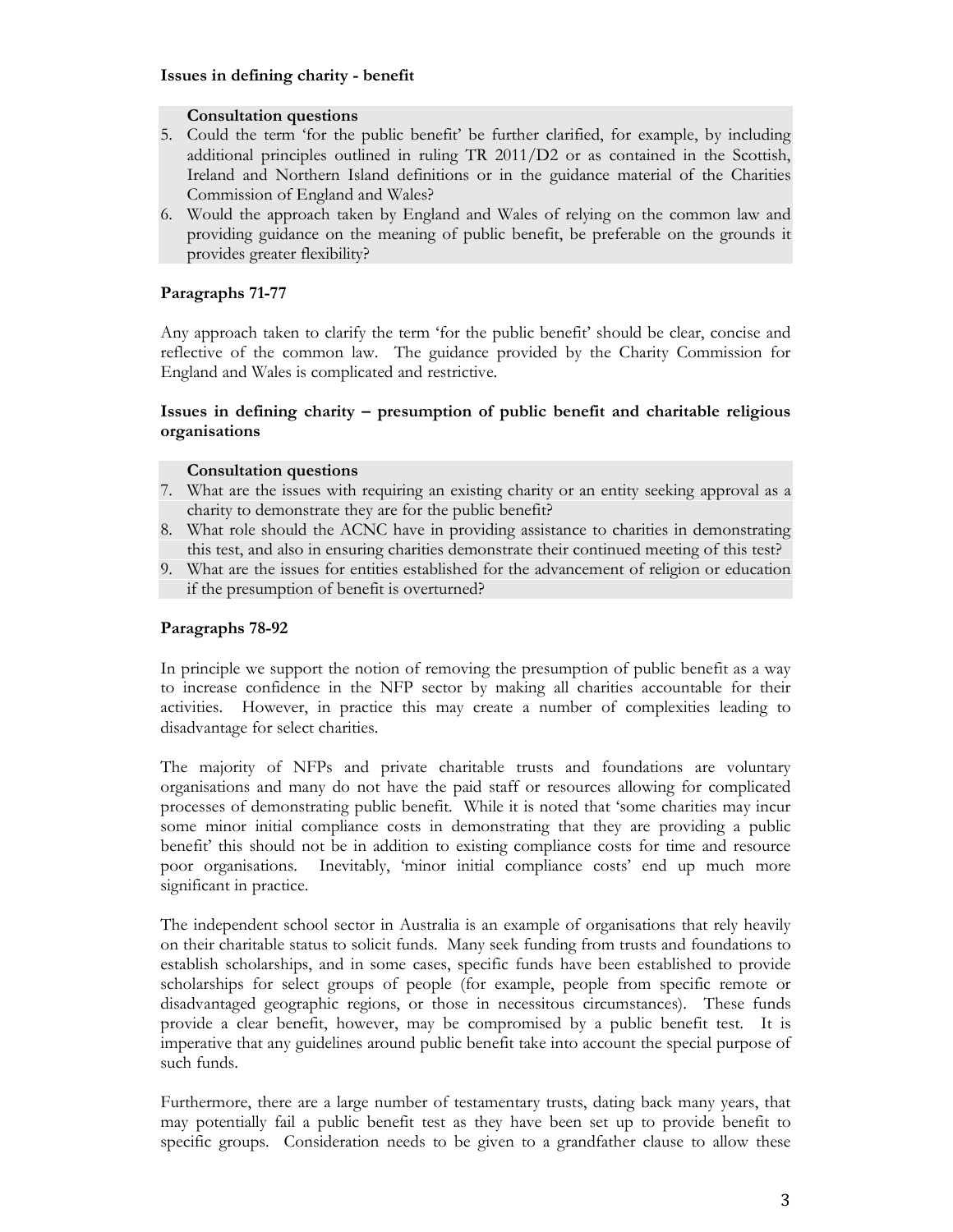trusts to continue to operate as charities, taking into account the difficulties and significant expense in changing trust deeds that do not have provision for flexibility.

 establishment of the ACNC has been welcomed as an important mechanism for reducing the regulatory red-tape and confusion that currently exists for the NFP sector. In reducing the regulatory red-tape and confusion that currently exists for the NFP sector. In keeping with this, should the presumption of public benefit be removed, the ACNC should be in a position to assist charities in demonstrating their public benefit by providing clear,<br>bein a position to assist charities in demonstrating their public benefit by providing clear, be in a position to assist charities in demonstrating their public benefit by providing clear, easy to understand guidelines and processes.

### **in defining charity <sup>ñ</sup> activities to be in furtherance of charitable purpose Consultation**

#### **Consultation questions**

- **Consultation questions**<br>10. Are there any issues with the requirement that the activities of a charity be in furtherance<br>or in aid of this charitable purpose?
- Should the role of activities in determining an entity's status as a charity be further clarified in the definition? **Paragraphs**

### **93-98**  $\overline{a}$

 noted earlier, it is critical that NFPs are given clear guidance as to the difference between charitable purpose and charitable activities. It should be clear that NFPs can undertake For noted earner, it is entical that 1 CFTs are given elear guidance as to the difference between<br>charitable purpose and charitable activities. It should be clear that NFPs can undertake<br>activities that are not intrinsical enantable purpose and enantable<br>activities that are not intrinsically of<br>in aid of its charitable purpose.

The requirement that the activities of a charity be in furtherance or in aid of this charitable<br>purpose should not be exclusive to all activities as it may be to the detriment of purpose should not be exclusive to all activities as it may be to the detriment of organisations undertaking activities which are charitable but outside of the stated charitable organisations undertaking activities which are charitable but outside of the stated charitable purpose.

### **in defining charity <sup>ñ</sup> disqualifying activities Consultation**

#### **Consultation questions**

- Consultation questions<br>
12. Are there any issues with the suggested changes to the Charities Bill 2003 as outlined<br>
above to allow charities to engage in political activities?
- Are there any issues with the suggested enanges to the Unantees Bin 2009 as oldified<br>above to allow charities to engage in political activities?<br>Are there any issues with prohibiting charities from advocating a political p supporting or opposing a candidate for political office? **99-114**

### $\ddot{ }$

 agree that in light of the High Court *Aid/Watch* decision the Charities Bill <sup>2003</sup> needs to be modified to reflect the ability of charities to engage in political activities, as long as those we agree that in fight of the ringh court 2 half wand deefs on the C<br>be modified to reflect the ability of charities to engage in political<br>activities are in furtherance and in aid of its charitable purpose.

### **in defining charity <sup>ñ</sup> type of entity Consultation**

#### **Consultation questions**

- **Consultation questions**<br>14. Is any further clarification required in the definition on the types of legal entity which<br>can be used to operate a charity? In the light of the *Central Bayside* decision is the existing definition of 'government body'<br>In the light of the *Central Bayside* decision is the existing definition of 'government body'
- the light of the *Central Bayside* decision<br>the Charities Bill 2003 adequate? in the Charities Bill 2003 adequate?

### **115-123** r arag

connection to government' would be charitable. We agree with the Board of Taxation is currently uncertainty regarding the funding of organisations which ëbut for <sup>a</sup> connection to governmentí would be charitable. We agree with the Board of Taxation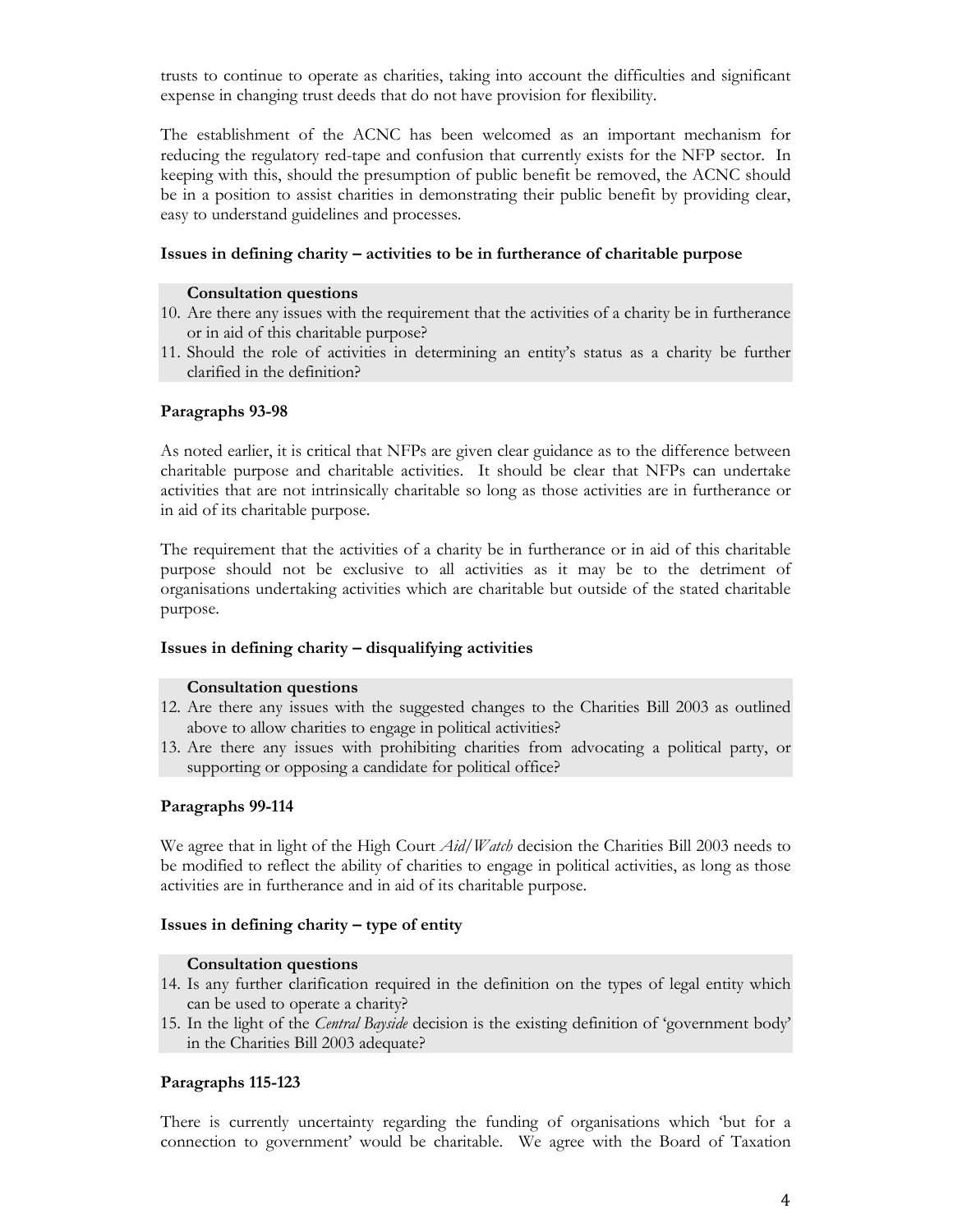recommendation that the definition of government body be amended to provide clear<br>guidance for both NFPs and funding bodies.

### **in defining charity <sup>ñ</sup> charitable purposes**  $\overline{\mathcal{E}}$  in action<sub>s</sub>

#### **Consultation questions**

- Is the list of charitable purposes in the Charities Bill <sup>2003</sup> and the *Extension of Charitable Purposes Act <sup>2004</sup>* an appropriate list of charitable purposes? 16.
- For the list of charitable purposes in the charitable purposes?<br>
If not, what other charitable purposes have strong public recognition as charitable<br>
which would improve clarity if listed? which would improve clarity if listed?

### **124-135**  $\ddot{ }$

 agree that <sup>a</sup> comprehensive list of charitable purposes provides certainty and clarity for the sector and public particularly around seemingly ambiguous terms such as ëadvancement we agree that a comprenents the<br>the sector and public particularly are<br>of social or community welfare'.

 agree with Philanthropy Australiaís submission relating to its suggested list of charitable purposes and that the following be included in the list of charitable purposes: purposes and that the following be included in the list of charitable purposes:

- (a) The advancement of community development:
- (a) The advancement of community development;<br>(b) The advancement of amateur sport under certain conditions;
- (a) The advancement of amateur sport under certain conditions;<br>
(c) The promotion of volunteering, philanthropy and the effectiveness or efficiency of charities; and charities; and<br>(d) The provision of finance exclusively to organisations recognised as charities.
- 

Each of the four suggested inclusions play an important and positive role in the community.

### **in defining charity <sup>ñ</sup> State and Territory issues**  $\overline{\mathcal{E}}$  in action<sub>s</sub>

#### **Consultation questions**

 What changes are required to the Charities Bill <sup>2003</sup> and other Commonwealth, State and Territory laws to achieve <sup>a</sup> harmonised definition of charity? 18. and Territory laws to achieve a harmonised definition of charity?

### **136-144**  $\overline{ }$  and

The current differences and inconsistencies in State and Territory law lead to confusion and<br>at times significant legal expense in the pursuit of clarity. We agree that a statutory In the carrent directences and methodology in state and Termory law lead to complex and<br>at times significant legal expense in the pursuit of clarity. We agree that a statutory<br>definition of charity for Commonwealth purpose definition of charity for Commonwealth purposes<br>harmonised definition for all levels of government.

Further, to assist determination of charitable purpose the statutory definition of charity<br>should state that an activity or organisation that, but for its connection to government' should state that an activity or organisation that, 'but for its connection to government' fund trustees when determining grant making eligibility of organisations.

### **in defining charity <sup>ñ</sup> Australian disaster relief funds Consultation**

# **questions** 19.

**ultation questions**<br>What are the current problems and limitations with ADRFs? **Propriety** 

### **145-152** r anglapi

and easy way for the general public to donate funds in response to a natural disaster. As we Disaster Relief Funds (ADRF) provide institutions with <sup>a</sup> vehicle to allow <sup>a</sup> clear and easy way for the general public to donate funds in response to <sup>a</sup> natural disaster. As we